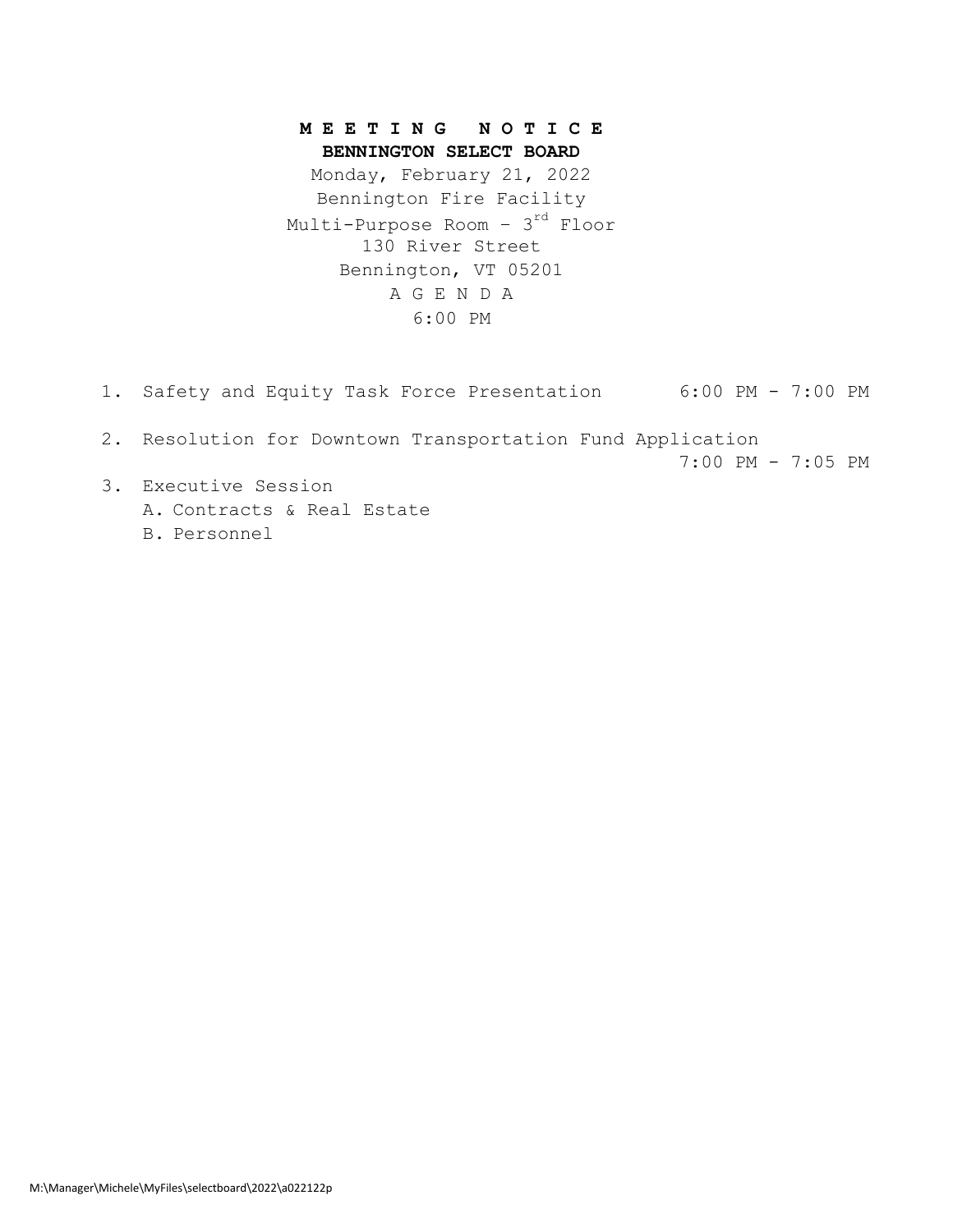# **Final Recommendations Safety and Equity Task Force APPROVED 01/20/22**

# **SECTION ONE: Purposes for the Community Police Advisory and Review Board (CPARB)**

To improve and strengthen police community relations by creating an environment of trust and transparency.

#### **1. Rebuilding and sustaining trust:**

- a. by listening to our community and taking prompt action,
- b. by strengthening transparency while guarding confidentiality,
- c. by conducting reviews free from any external influences and control,
- d. by making recommendations.

#### **2. Increasing levels of communication, collaboration, and evenhandedness:**

- a. by working with Police to understand the needs and challenges of our community, while unifying police with community sectors and organizations in shared visions and work,
- b. by identifying, recommending and evaluating training with particular focus on rectifying biases, trauma-informed decision-making, mental health and substance misuse disorder awareness,
- c. by increasing public awareness about the police work,
- d. by supporting the well-being of officers.

#### **3. Building accountability:**

- a. by developing a clear process and timetable for reviewing and investigating complaints, recognizing compliments, and reporting those findings,
- b. by updating policies and procedures to address identified needs, monitoring compliance, and scheduling regular policy reviews.

#### **4. Creating an environment of respect and service between the community and the police department:**

- a. by developing excellence in listening and communicating,
- b. by treating all people with dignity.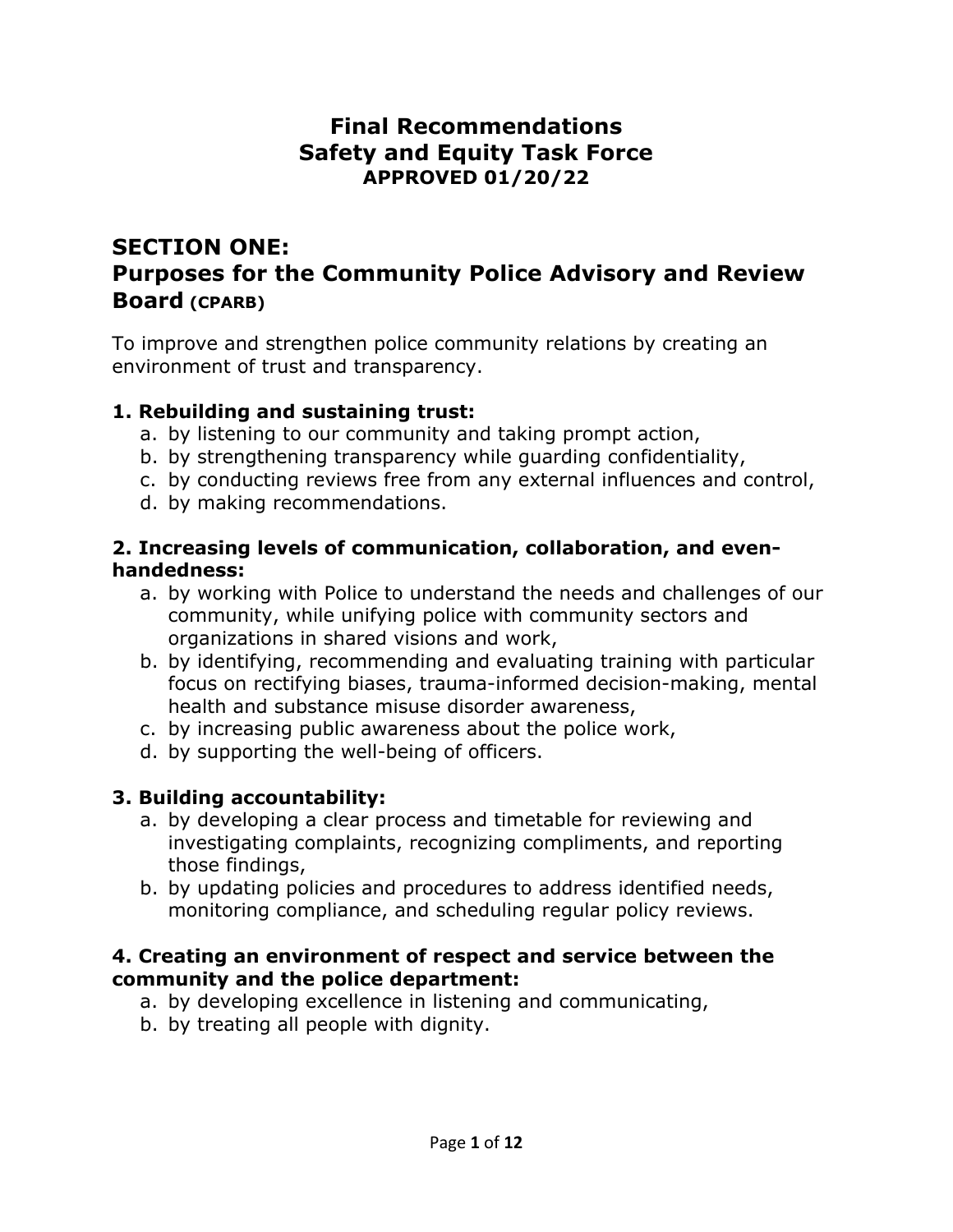# **SECTION TWO: Scope and Practice of the CPARB**

The CPARB serves as an independent board that works in collaboration with the Town of Bennington, Bennington Select Board, Bennington Police Department, community partners and the public. The task is to ensure the fair and equitable police work within our community through the following recommendations:

#### **1. Training**

- a. Research what training is wanted, needed, and available to the Bennington Police Department (BPD) and to the CPARB.
- b. Review specifically, the areas of de-escalation; fair and impartial policing; communication skills, and officer discretion training, in accordance with Rule 13.
- c. Assess and support the challenges of the BPD for time and money to assure this education can be completed in a timely manner.
- d. Review police training reports and outcomes and make recommendations about trainings based on community and police needs and feedback, and/or research.
- e. Make budget recommendations to the Select Board concerning the CPARB's expenses for training.
- f. Assist in collaboration for local agencies, groups or individuals to provide trainings or assistance.
- g. Provide resources like an Inherent Bias Test to broaden selfawareness and stress management tools for self-care; identify availability and use by officers of professional support persons or other kinds of supports in the community.

### **2. Complaints/Compliments**

- a. Refer persons requesting assistance in filing complaints as needed.
- b. Assure a way for all individuals to have a method of lodging a complaint in addition to directly through the BPD.
- c. Collaborate with the BPD to develop reporting expectations and timelines for complaint reviews.
- d. Provide public education related to filing a complaint, including the difference between, and the expectations for, lodging an informal and a formal complaint.
- e. Complaint/Compliment forms will support multiple learning styles. Forms and assistance in completing them will be available through the BPD, the Town Communication Coordinator, and representatives of a variety of community groups who will receive training about assisting with the process.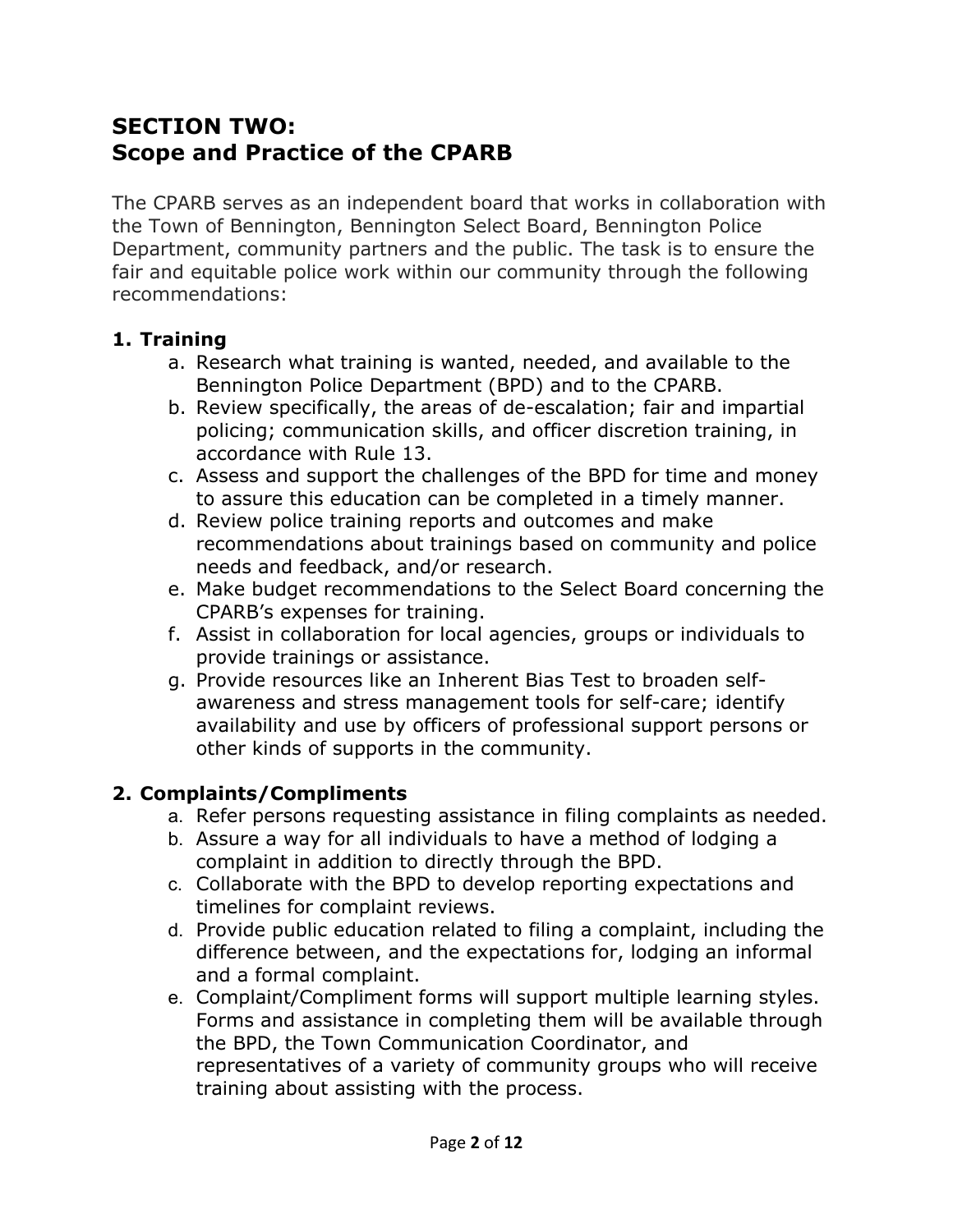- f. Review process and outcome of complaints, including looking at records, Body Worn Camera (BWC) footage, interviewing witnesses or other actions required to get a full understanding of what happened and other actions required for a conclusion.
- g. Recommendations by committee after reviewing complaint, investigation, and findings.
- h. Gathering and reporting data on number and nature of complaints (while maintaining confidentiality).

## **3. Policies and Procedures**

- a. Develop and monitor review/revision process of BPD policies and procedures, developing timeline for revision process.
- b. Act as liaison to public about policies/procedures review process.
- c. Assess and make recommendations on such topics as recruitment and hiring and areas of community focus.
- d. Issue report summarizing review/revision process.
- e. Provide input to the Town Manager for the Police Chief's annual review and to the Select Board for the Town Manager's annual review.

## **4. Data**

- a. Monitor the BPD's existing data gathering related to fair and impartial treatment in accordance with state and federal law.
- b. Review, request, and/or gather relevant data by the CPARB as needed.
- c. Issue annual reports on data and special reports as circumstances require.
- d. Make recommendations based on trends seen in the data.

# **5. Community Relations**

- a. Community Agency education: supporting the BPD in how they might get efficient education about every town agency/organization, regardless of their size, specific to their services. The organizations believe this will provide them with relevant referral information that is not specifically a policing issue. Introductions of new officers and members of the department has been suggested. Consider how the agencies may support the BPD, for example, in education, vicarious trauma reduction, and providing written resources to use as hand-outs.
- b. Facilitate communication between community organizations and the police.
- c. Encourage community input and engagement for example by hosting listening sessions, discussion circles, forums or educational sessions with community groups and with the community at large,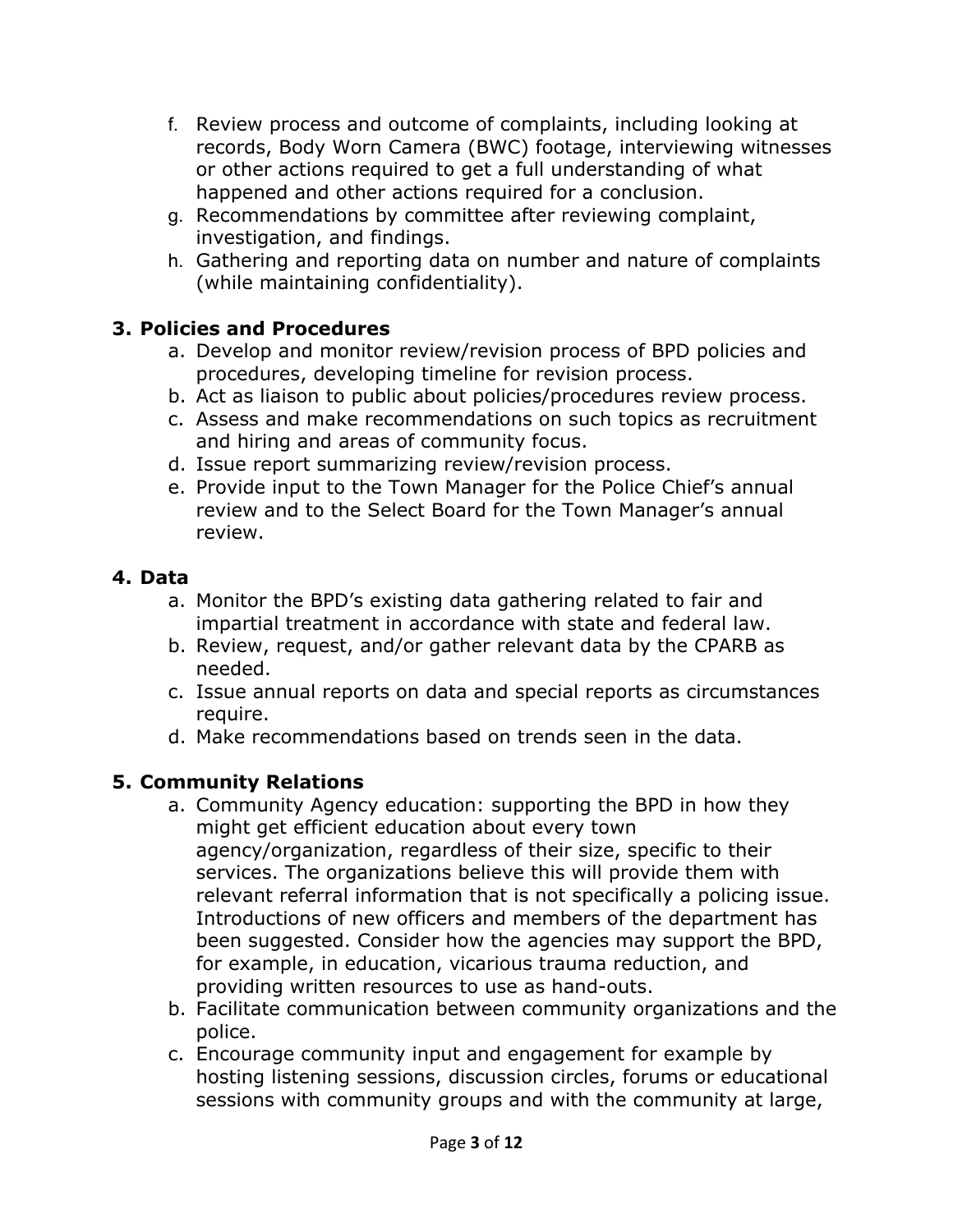with or without police participation, based on situation and needs of stakeholders.

- d. Form sub-committees made of 1-2 Board members, police officers and organization representatives to work on specifically identified issues.
- e. Act as resource for community organizations or individuals concerning police relations.
- f. Assess and make recommendations on such topics as: outreach and public education, handling of mental health crisis, domestic violence, substance misuse disorder and trauma.
- g. Make budget recommendations to the board concerning resources needed by the BPD and other community organizations.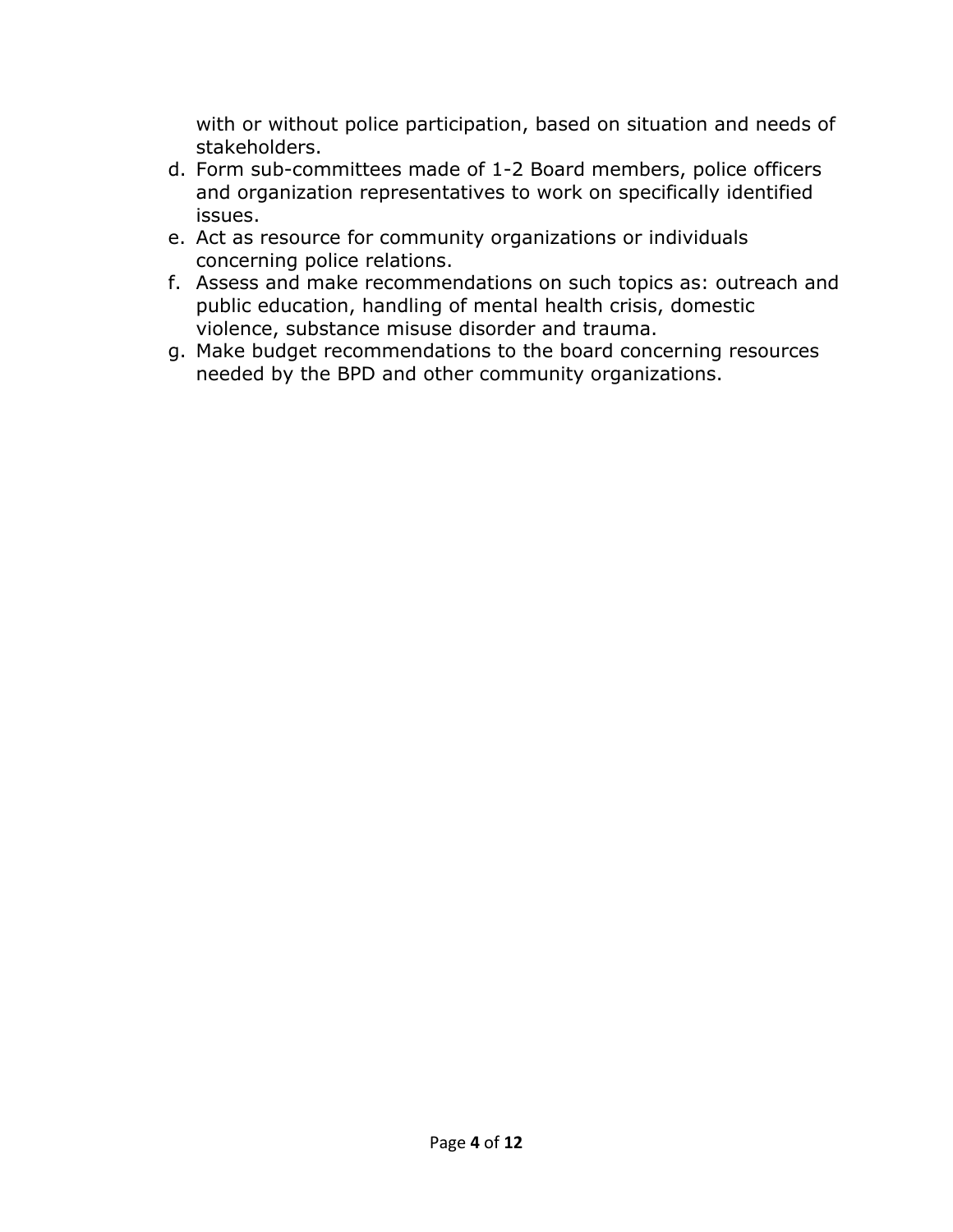# **SECTION THREE: Composition of the CPARB**

### **1. Expected Attributes of Board Members**

- a. A high level of objectivity impartial decision making.
- b. Ability to think in balanced, unbiased ways.
- c. Able and willing to function independently of influences outside of the CPARB itself.
- d. A strong commitment to strengthening police-community relationships.
- e. A readiness to help community members be heard.
- f. Demonstrated experience maintaining confidentiality and agree to maintain confidentiality with information not available to the public.
- g. A willingness to learn.
- h. Communicates effectively (listening as well as speaking support provided as needed)

### **2. Qualifications**

A resident in the town of Bennington or a strong, long-time relationship with the Town of Bennington.

### **3. Expectations**

- a. Completion of initial training below before service on the board begins.
- b. Readiness to meet at least once a month and carry out other needed work.
- c. Active members of our police department and officers of the town government will not serve on the board until 4 years after their service is completed.
- d. Person with current or active legal charges or presently serving time will not serve on the board.
- e. Appointees must attend 75 % of the meetings of the board (in person, or remotely); multiple unexcused absences in a year will be considered as resigning.

#### **4. Seek Qualified Candidates While Seeking Diversity in the Board's members**

For example by; age, gender - sexual identity – sexual orientation, ethnicity and race, socio-economic status, education (formal and informal), disability, or other identity.

# **5. Seek Awareness, Experience, and/or Training-Practice**

Including but not limited to the following: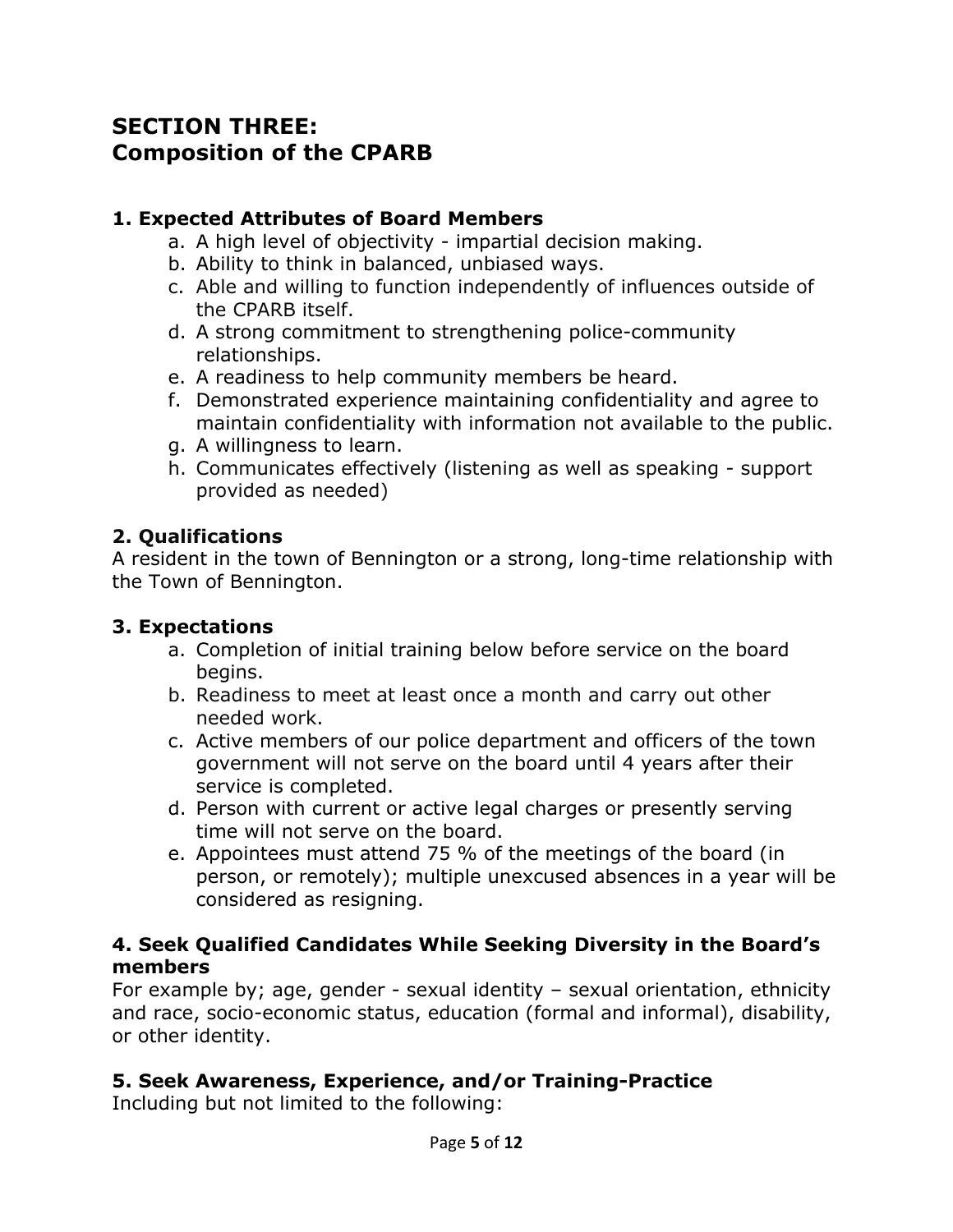- a. Behavioral health.
- b. Mental health.
- c. Substance misuse disorder.
- d. Domestic violence.
- e. Skill to review reports and identify trends that will inform board recommendations to, and work with the BPD, and/or skills with data and statistical analysis.
- f. Mediation and conflict resolution experience.
- g. Experience with restorative justice.
- h. Knowledge of the law judicial system.
- i. Experiences with policing both positive and negative.
- j. Experience with the criminal justice system.
- k. Experience with discrimination, unequal treatment, or preferential treatment.

### **6. Promotion**

Application for membership on the board will be widely promoted and the Select Board will make appointments.

## **7. Number of Members**

Five to seven members.

### **8. Term Length and Limits**

- a. Initial members will be appointed for 3- or 4-year terms to allow for rotating appointments. Future appointments will be for 3 years or to complete the term of a person they are replacing. No one may serve more than 7 years consecutively. After three years not serving, a person may be reappointed.
- b. The Select Board will require references for applicants to verify attributes of applicants and their experience, training and practice in preferred areas.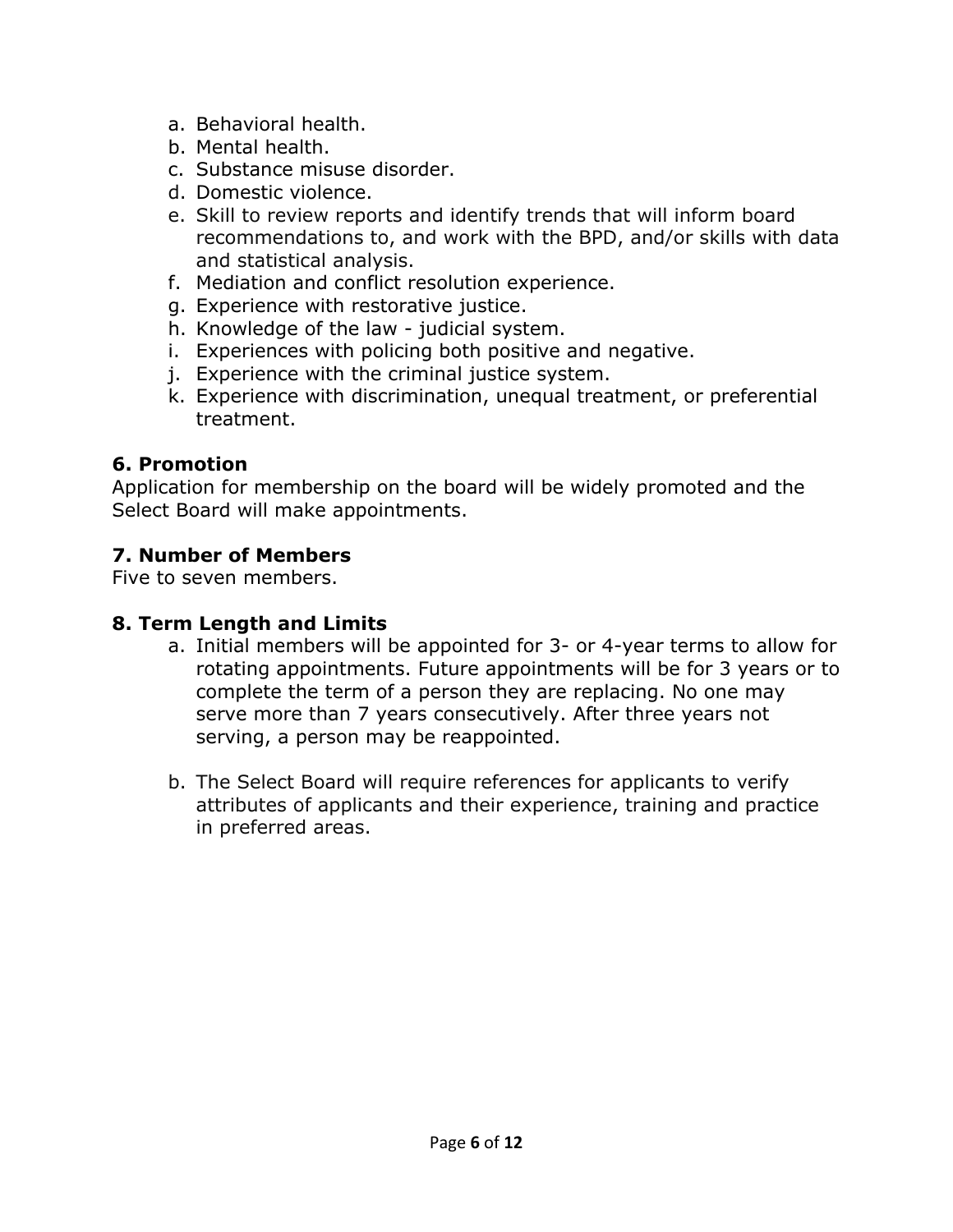# **SECTION FOUR: Training of CPARB Members**

### **1. Initial Training**

Each member will participate in the following training:

- a. How the board functions: reviewing completed internal and external complaints and reporting conclusions to the community through the Select Board, developing and reviewing BPD policies, recommending police training, and community collaboration, supervising the gathering and analysis of data.
- b. Open meeting laws.
- c. The elements of a thorough investigation including a review of actual case files from a closed investigation.
- d. An overview of and access to BPD policies and procedures and applicable town policies and ordinances.
- *e.* Community resources available to the BPD.
- f. Review of confidentiality and confidentiality expectations.
- g. Structure and operation of the local and regional police.
- h. Basic understanding of the BPD collective bargaining agreement and its parameters.

# **2. Ongoing Training**

Each member will participate in the following training:

- a. One four-hour ride-along experience or dispatch observation per quarter to better understand the work of the BPD.
- b. At least one training with members of the BPD a year for the purpose of evaluating the training experience.
- c. Training in other areas recommended by the board, or the chief of police, or other regulatory, community organizations, or legislative agencies.

### **3. Removal**

A person may be recommended for removal by the select board if they no longer meet the expectations and qualifications of membership.

### **4. Vacancies Before Expiration of Term**

If a seat on the board becomes vacant, it shall be filled in accordance with the procedure outlined above in this ordinance. The appointee who fills the vacancy will serve the remainder of the term of the person whose seat they are filling,

### **5. Compensation**

Members of the board shall be compensated at the same rate as Select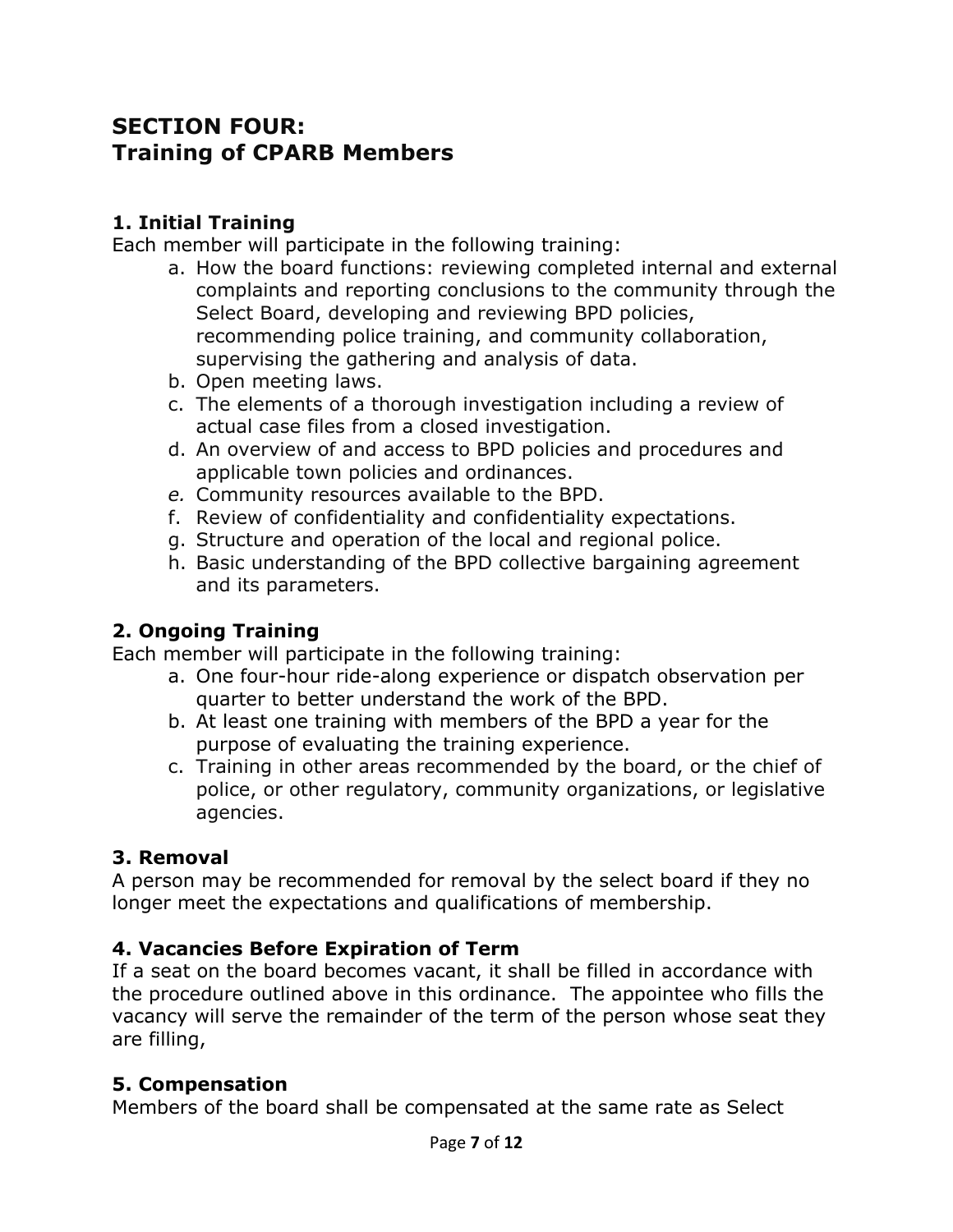Board members.

#### **6. Community Resources**

- a. Non-members from the police or other local agencies will not be regular voting participants who participate in deliberations and decisions, but will be invited as needed.
- b. The board may request outside help to address areas of concern or to understand issues and options and may initiate collaboration with the BPD and community groups.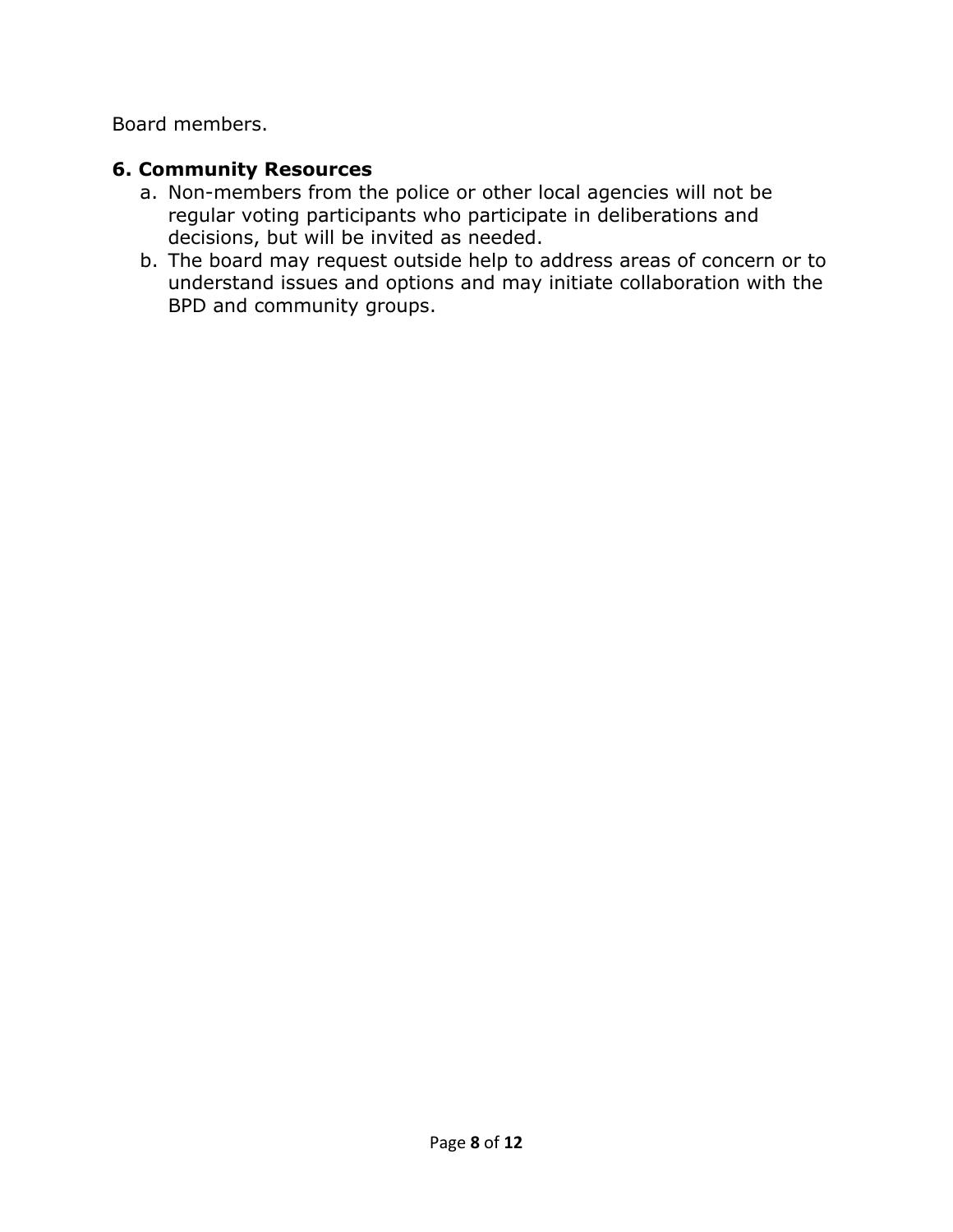# **SECTION FIVE - Complaint Process**

#### **1. Initiating the Formal Complaint**

- a. Assure a way for all individuals to have a method of lodging a complaint other than directly through the BPD.
- b. Community Board will offer basic information on where and how to start complaint process. Complaint/comment forms and the process for submitting them will be available from the BPD Staff or website, the Town Website, the Town Communication Coordinator, or trained representatives of community groups. (Relationships with, and trainings for, referral organizations will need to be developed.)
- c. Any BPD staff, or the Communications Coordinator who might be approached by someone wishing to file a complaint are trained in directing the complainant to assistance in completing the report, including but not limited to: using a respectful approach in explaining the difference between formal and informal complaints, and what should and should not be expected for each.
- d. Initiation of complaint starts timeline. The Police Chief must provide status updates regarding the investigation to the complainant, and the CPARB. The board will establish a timeline in conjunction with the BPD of what will be reported when and to whom.
- e. Provide public education that takes into account multiple learning styles, related to filing a complaint, including the difference between, and the expectations for, lodging an informal and a formal complaint. This is to include information about the complaint review process by Community Board, to help instill trust about transparency of the complaint process.

### **2. Police Conduct and Report Internal Investigation**

- a. Upon closure of an internal investigation, the Police Chief will report to the Community Board, complainant, officer involved in writing, within the timeline determined, (provided that if ongoing disciplinary or criminal proceedings or investigations preclude the Police Chief from making the report in that time, then the Police Chief will make the report). In extenuating circumstances, these time limits may be extended, but only for a reasonable time, explained in writing by the Police Chief.
- b. The chief will issue 2 reports- a detailed one to the people immediately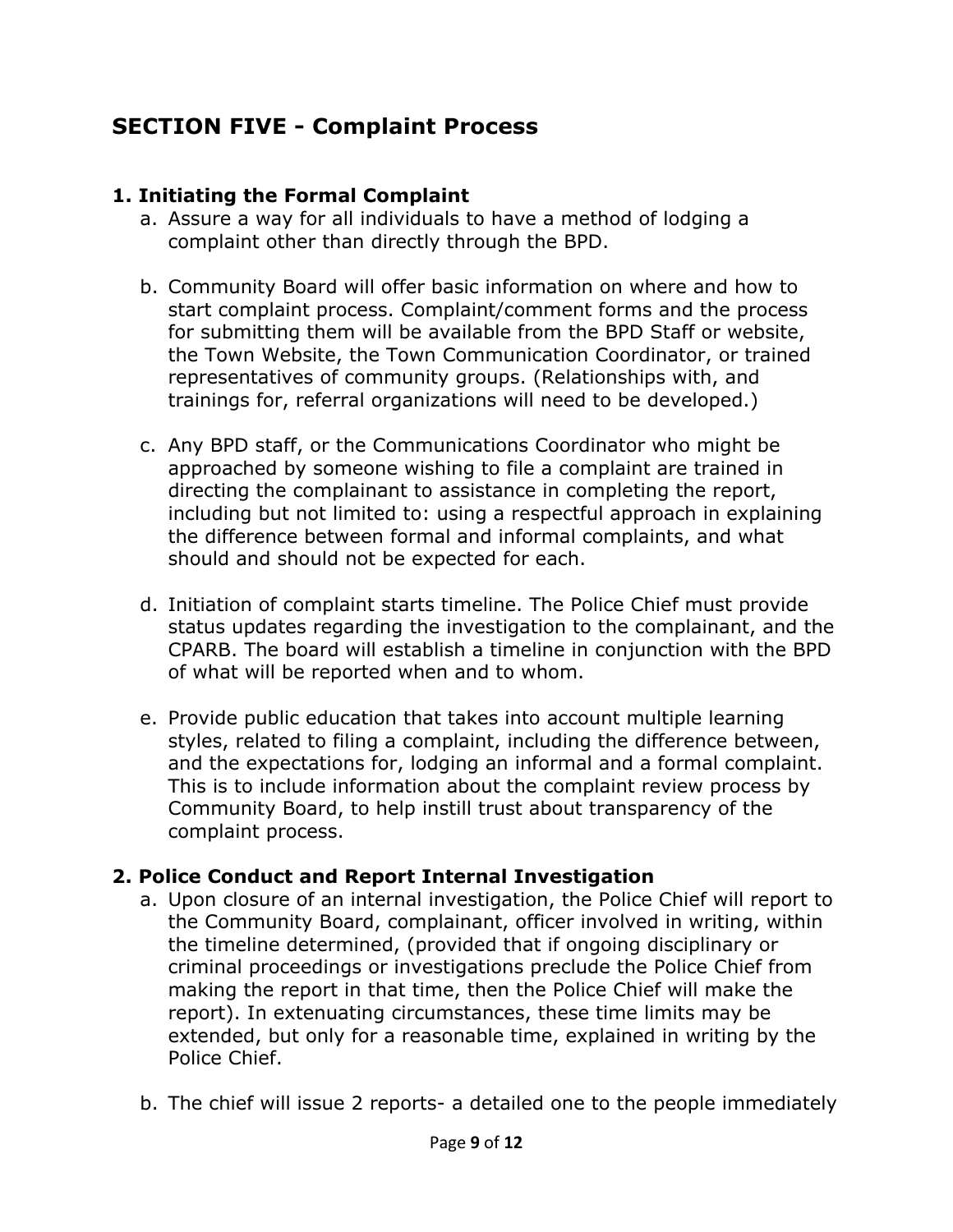involved and one for data collection/statistical analysis. The report will state the Police Chief's determinations as to:

- 1. The facts of the incident.
- 2. Whether there was any inappropriate conduct by the BPD.
- 3. Any discipline that has been or will be imposed.
- 4. Any changes in BPD policies or procedures that ought to be made as a result of the incident.
- 5. Optional demographics of persons submitting the complaint/compliment when germane to the issue.

### **3. Internal Investigation Review by Community Board**

- a. Once the person's complaint is investigated by the police, the Community Board will do a review. The request for a review can be done anonymously.
- b. The CPARB will exercise appropriate caution in examining an incident that is not recent but will recognize that no matter how old an incident is, it may hold lessons for the future.
- c. The Community Board may, during the course of its review of findings, request all information related to the complaint.
- d. Should the Police Chief and/or Town Manager fail to respond, the Selectboard will compel response. If they *cannot* respond, the chief will offer an explanation to the Selectboard and Community Board in writing as to why.

#### **4. Response to Review**

- a. When the Community Board has completed its review of an incident, it will issue a report to the Police Chief, the Town Manager, and the Town Attorney. Except in cases filed anonymously, the Community Board will also issue its report to the complainant, and, in most cases, it will issue its report to the public.
- b. The Community Board's final report about an incident will state its conclusions, including:
	- Concurrence, or not with the chief's conclusions.
	- Whether under the facts and circumstances there was any inappropriate conduct by the police.
	- What the response of the BPD and, if appropriate, of the Town, should be or should have been.
	- Any items discovered in the review that would add an additional ground for complaint to what had originally been filed.
	- Any changes in policies or procedures that ought to be made as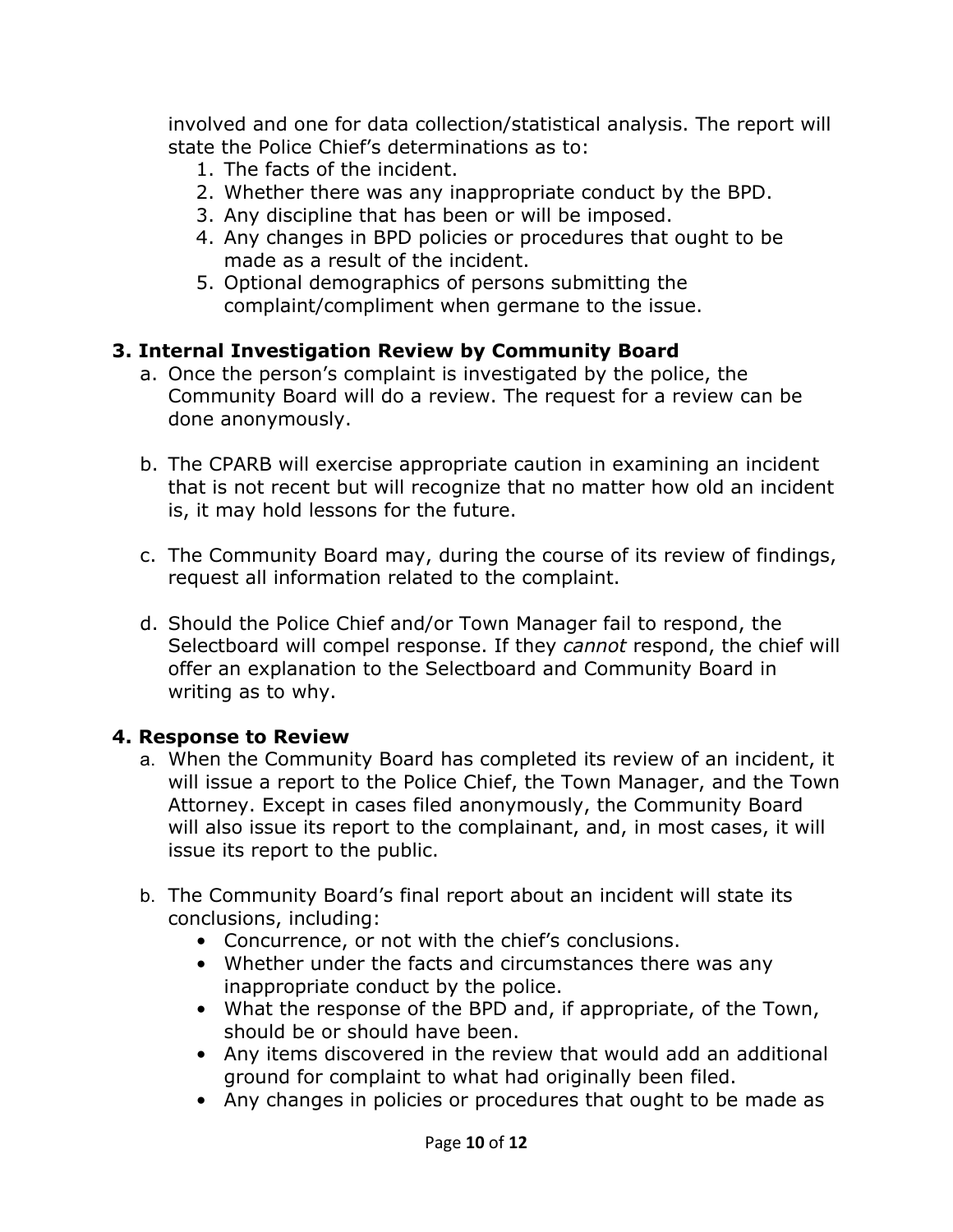a result of the incident.

- c. The CPARB will work directly with BPD and the complainant to collaborate on a fair and just conclusion. The CPARB may offer many out-of-the-box modes to resolve complaints, including but not limited to alternative dispute resolution. These kinds of solutions would only be implemented with the full agreement and buy-in from those involved, and with full confidentiality assured.
- d. Following any of these, the CPARB may, if it deems it appropriate, issue a supplemental report.
- e. If the Community Board's final report recommends action by the Police Chief or the Town Manager, the person to whom the recommendation is directed will respond to the Community Board in writing and will respond within 30 days or a reasonable time frame. The response will state with particularity:
	- the extent to which the Town/BPD accepts the recommendations,
	- the actions, if any, that the Town/BPD has taken or will take in acting on the recommendations, and
	- to the extent that the Town/BPD does not accept the recommendations, the reasons why.
- f. If, after collaborative efforts, the complainant, advocate or officer involved is not satisfied, they can take the complaint to the state Criminal Justice Council or seek outside counsel.

# **5. Data**

- a. To provide support and accountability to the BPD in trending "fair and impartial policing", policies will include the collection of data (real and/or perceived) related to gender, race, ethnicity, religion, economical, educational, mental or physical status.
- b. Complainants will be offered the opportunity to complete a section on demographics—explaining its use in monitoring fair and equal treatment for all.
- c. The CPARB will develop a system for classifying complaints received by the CPARB by the type of misconduct alleged and other factors.
- d. CPARB, in conjunction with BPD, will develop a system for recording and tracking all informal complaints that come through other sources besides the formal written complaint process and will consider data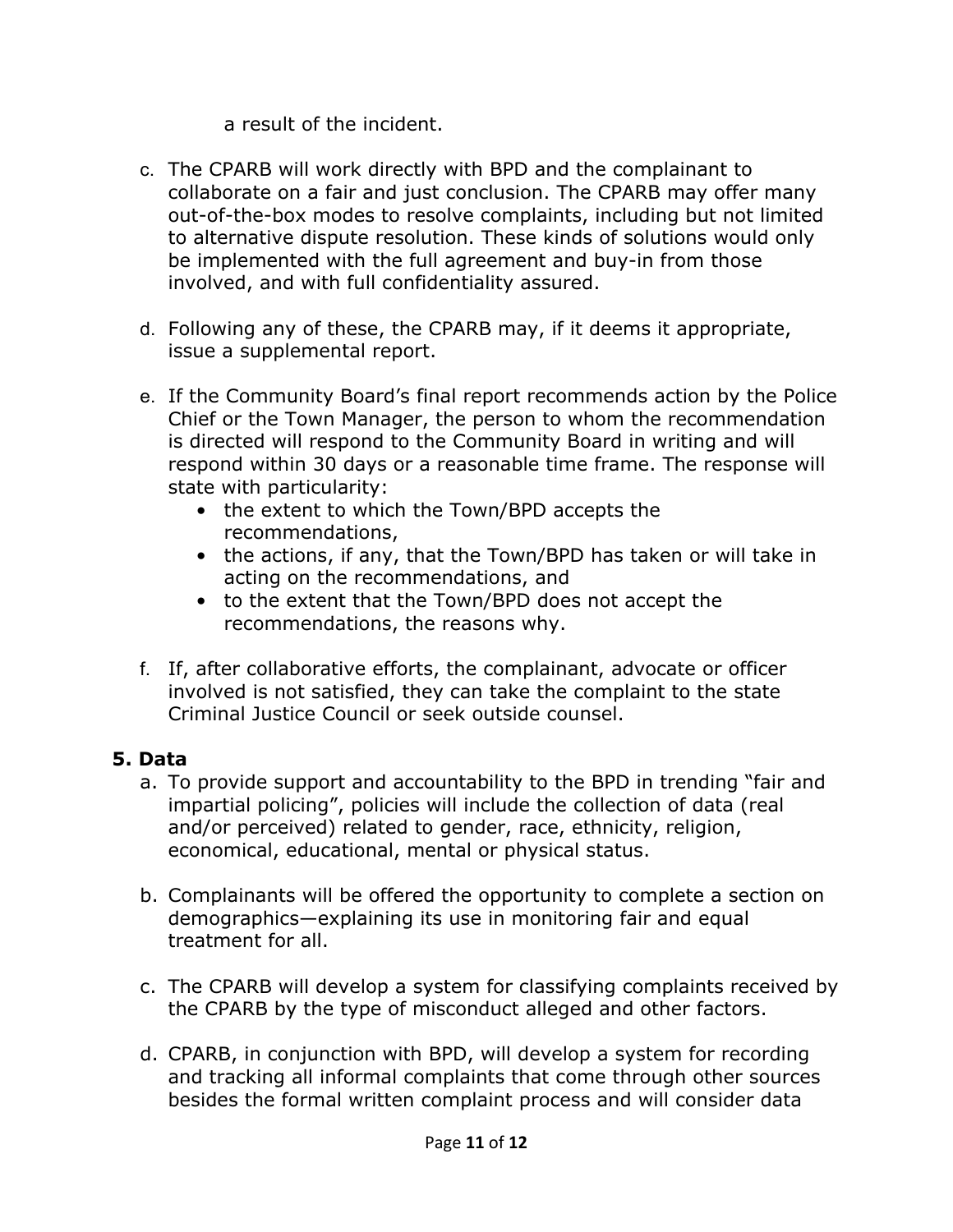collected during traffic stops, arrests, documenting formal complaints.

- e. CPARB will issue an annual report containing the number and type of complaints, which also covers response, patterns, outcomes and solutions.
- f. Similarly, the CPARB will track compliments and positive informal feedback for the report.
- g. As reports come in, CPARB will track training and other resources needed, including alternate sources for training, and assessing officer participation and evaluation of trainings.

# **6. Prohibition Against Retaliation and Intimidation**

- a. Retaliation, threatened retaliation, and intimidation of a complainant or witness, or any other person involved in a review by a Town employee or Board member against anyone for their involvement in the complaint or incident review process is strictly prohibited.
	- Violation of Town policy prohibiting retaliation and intimidation will be regarded as a separate and distinct incident, regardless of any action taken with respect to the underlying incident.
	- Violation of this policy may result in discipline, up to and including termination of employment. When the BPD informs a police officer of a complaint in accordance with the collective bargaining agreement, the BPD will reference these provisions regarding retaliation and intimidation.

# **7. Informal Feedback**

- a. We recommend that a system to track informal complaints be developed.
- b. Additionally, the BPD staff receiving the informal feedback will be trained and practice excellent listening and conflict management skills so the community member knows their concern is heard and understood, understands their choice of an informal or formal feedback, and is informed of what kind of response they can expect.
- c. If the informal feedback process is not acceptable to a person offering feedback, they may file a formal complaint.
- d. The CPARB will track trends in informal complaints to inform its recommendations.
- e. This process may be revised by the CPARB at any time.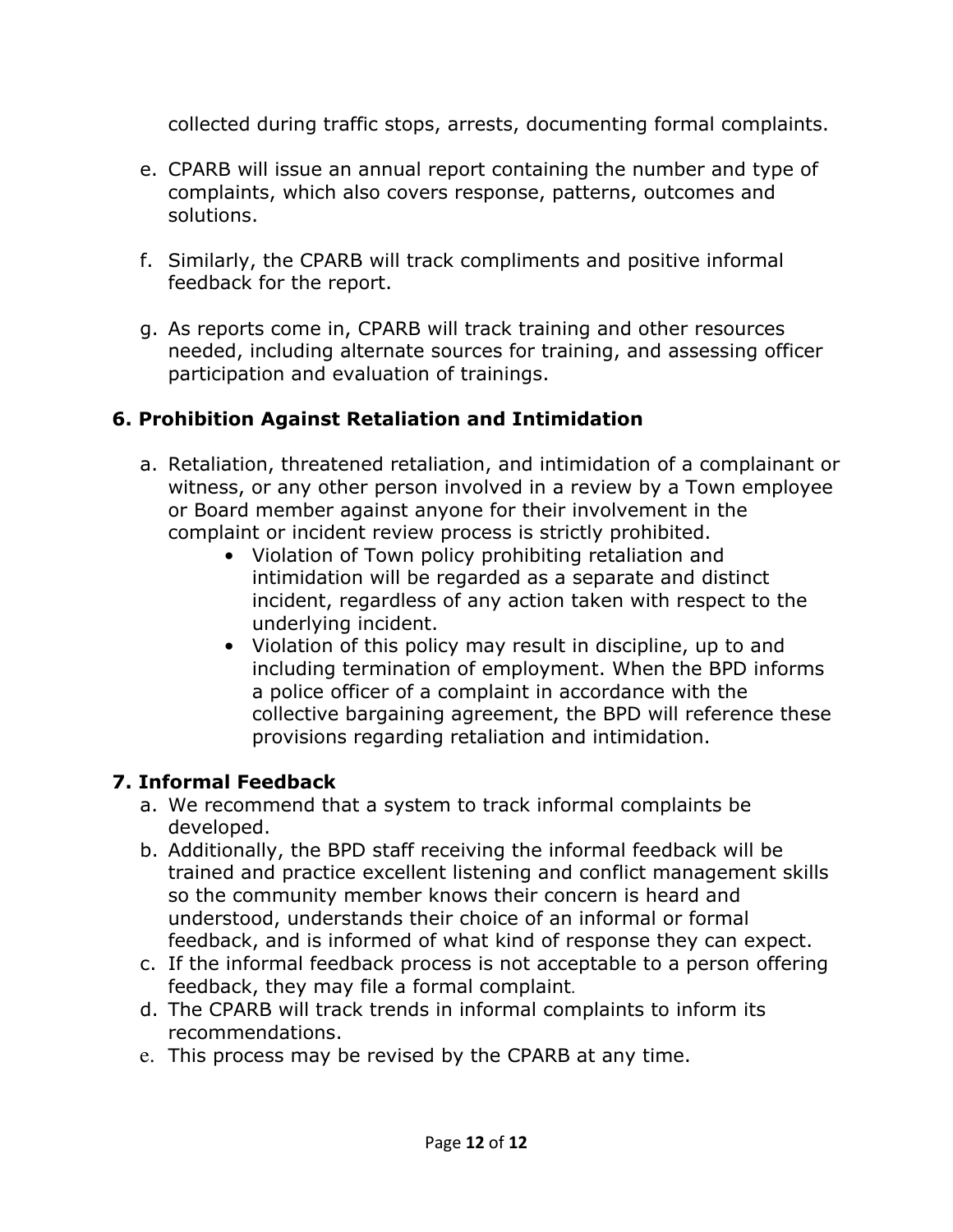### **MEMORANDUM**

| To:   | <b>Bennington Select Board</b>                        |
|-------|-------------------------------------------------------|
| From: | Shannon Barsotti, Community Development Director      |
| Date: | February 16, 2022                                     |
| Re:   | Municipal Resolution for Downtown Transportation Fund |

Town staff are preparing a grant application for the Downtown Transportation Fund for the Redevelopment of the Walloomsac Riverwalk. The current pathway consists of an existing section completed in 1980, and three subsequent sections completed in the 1990's in varying states of pavement deterioration and cracking. The redevelopment is intended to upgrade and revitalize a dated environment, enhance safety and comfort, and re-establish the Riverwalk as a Bennington Downtown people place. This redevelopment includes:

- Construction of a new 300-foot path to bike-ped specifications connecting the Riverwalk to the State and Federal funded 1.3 million dollar, 1.43 mile Walloomsac Valley Rail-Trail bike-ped pathway, currently under construction.
- Replacement of the existing deteriorated 1,482-foot existing paved pathway of varying width (6-8 feet) with a new 10-foot-wide paved path to bike-ped specification.
- Installation of new LED lighting along the easterly (Bennington Elementary) section of the Riverwalk, the darkest most isolated section of the path where no lighting currently exists, improving safety and user comfort.
- Installation of code-compliant safety rails at six concrete bridge abutments to enhance ped-bike safety and visual quality.
- 7 pairs of trash and recycling receptacles along the length of the pathway to enhance the user experience and Riverwalk cleanliness.
- 6 new benches to enhance user comfort and the river experience.
- 8 trees of varying species replacing deteriorating existing walkway trees.
- 9 Walloomsac Walkway signs enhancing the Riverwalk's downtown presence and ped-bike safety at street crossings.

A Municipal Resolution signed by the Bennington Select Board is required for the grant application and is attached.